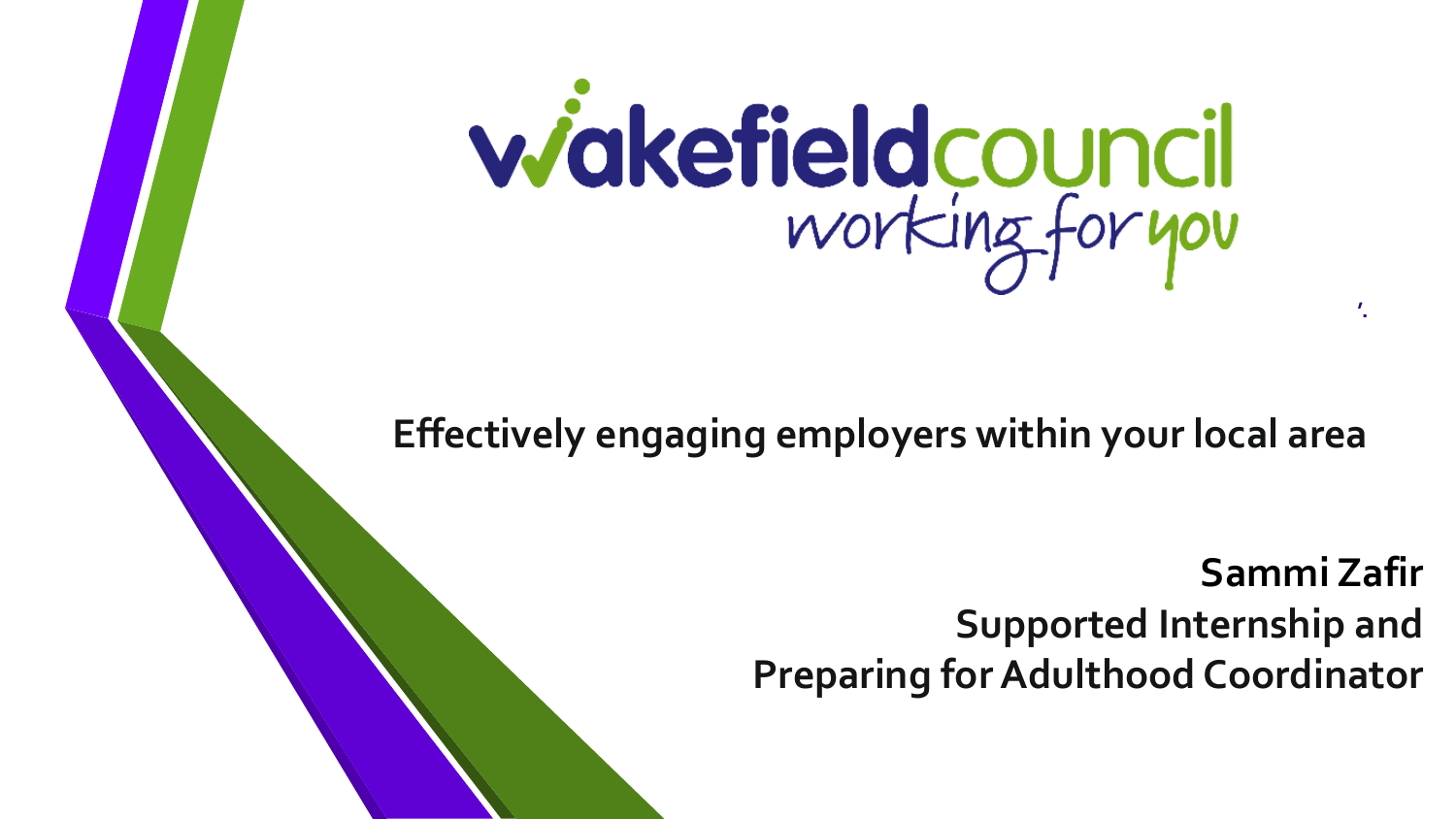### **Aims and objectives**

Increase your organisation's reputation and corporate social responsibility status

Generic tips and strategies to effectively engage with employers

Help businesses and organisations diversify their workforce and transform their culture

Keeping up the momentum

How Employment Forums can successfully support your organisation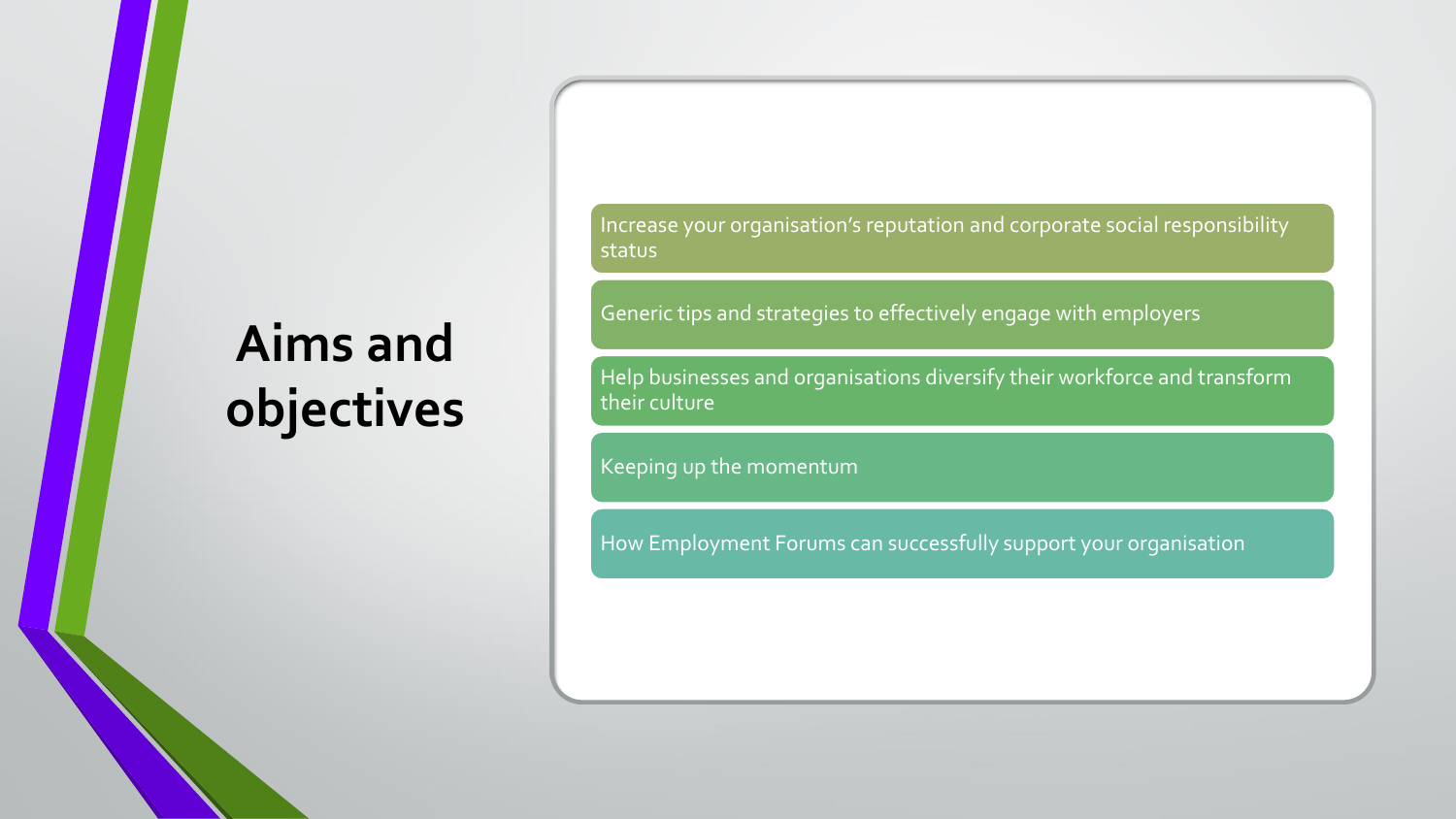#### **How to begin**

- Identify your stakeholders
- Make contact with those who have corporate responsibility and start the dialogue
- Ask if there is any scope through those services to enable young people with SEND
- Consideration of stipulating a clause for all new major contracts
- Make a connection with the Social Value Officer/Community engagement Officers in other organisations and facilitate new opportunities
- Ask for an invitation to meet with Directors/Heads of Service or Senior Management Teams
- Share information about SEND learners facing complex barriers
- Provide factual information and be clear about the responsibility we all have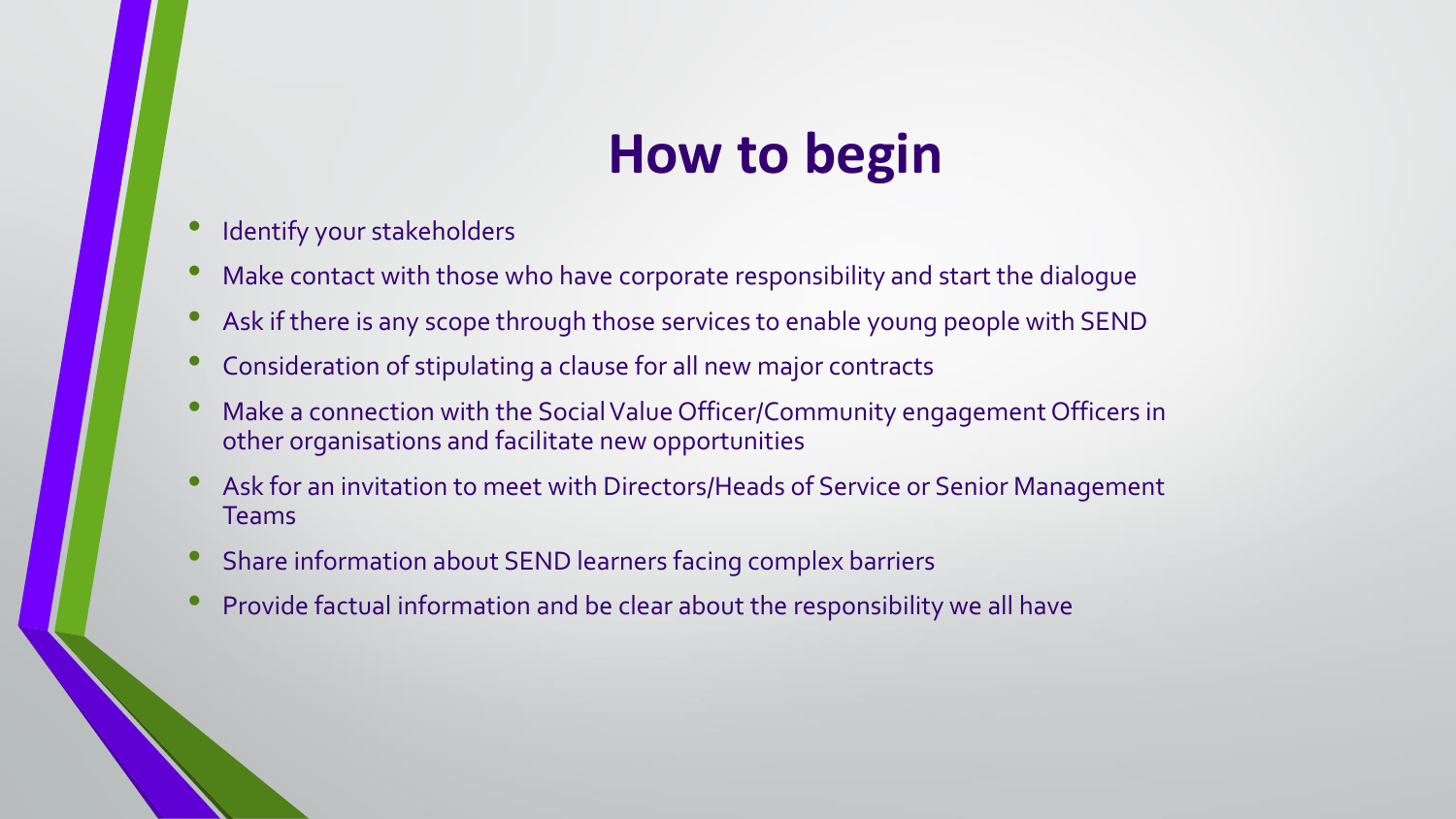#### **Continued**

- Include strategic implications in your discussions/presentation
- Underpin your organisations priorities
	- Successful people priority
	- Reducing poverty
	- Investing to save
- Create new roles that could be offered to low level learners that struggle academically however thrive practically
- Offer a consistent work experience placement
- Could lead to the Organisation recognising the value of a young person with SEND within their business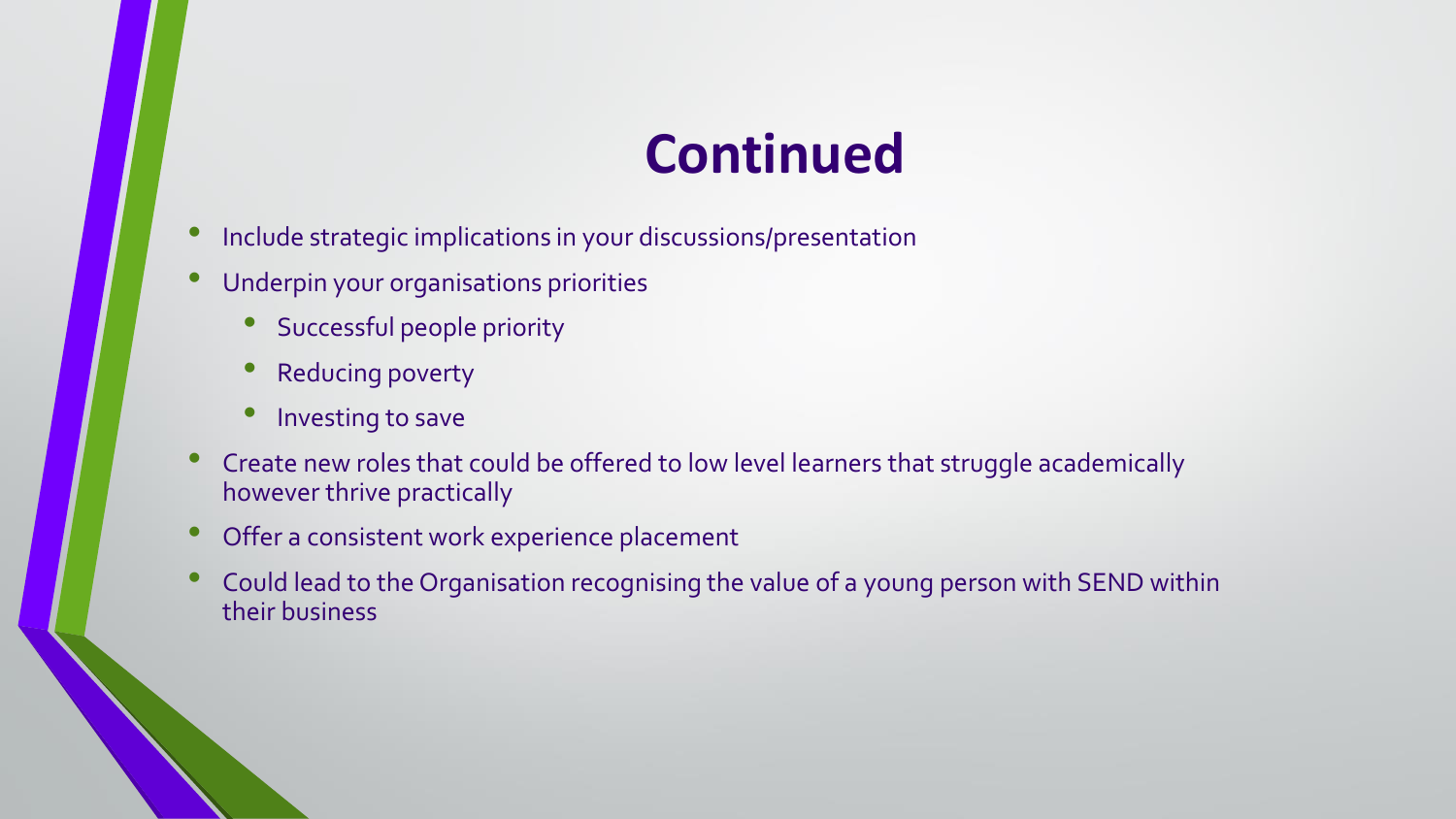## **Tips and Strategies:**

**Effective ways to engage employers** 

| Preparation   |                                                                          |  |
|---------------|--------------------------------------------------------------------------|--|
| Knowledge     | - Local economy, Industries, Employability programme focus, Organisation |  |
| Communication |                                                                          |  |
| Information   |                                                                          |  |
| Job carving   |                                                                          |  |
| Networking    |                                                                          |  |

#### Trust your instincts!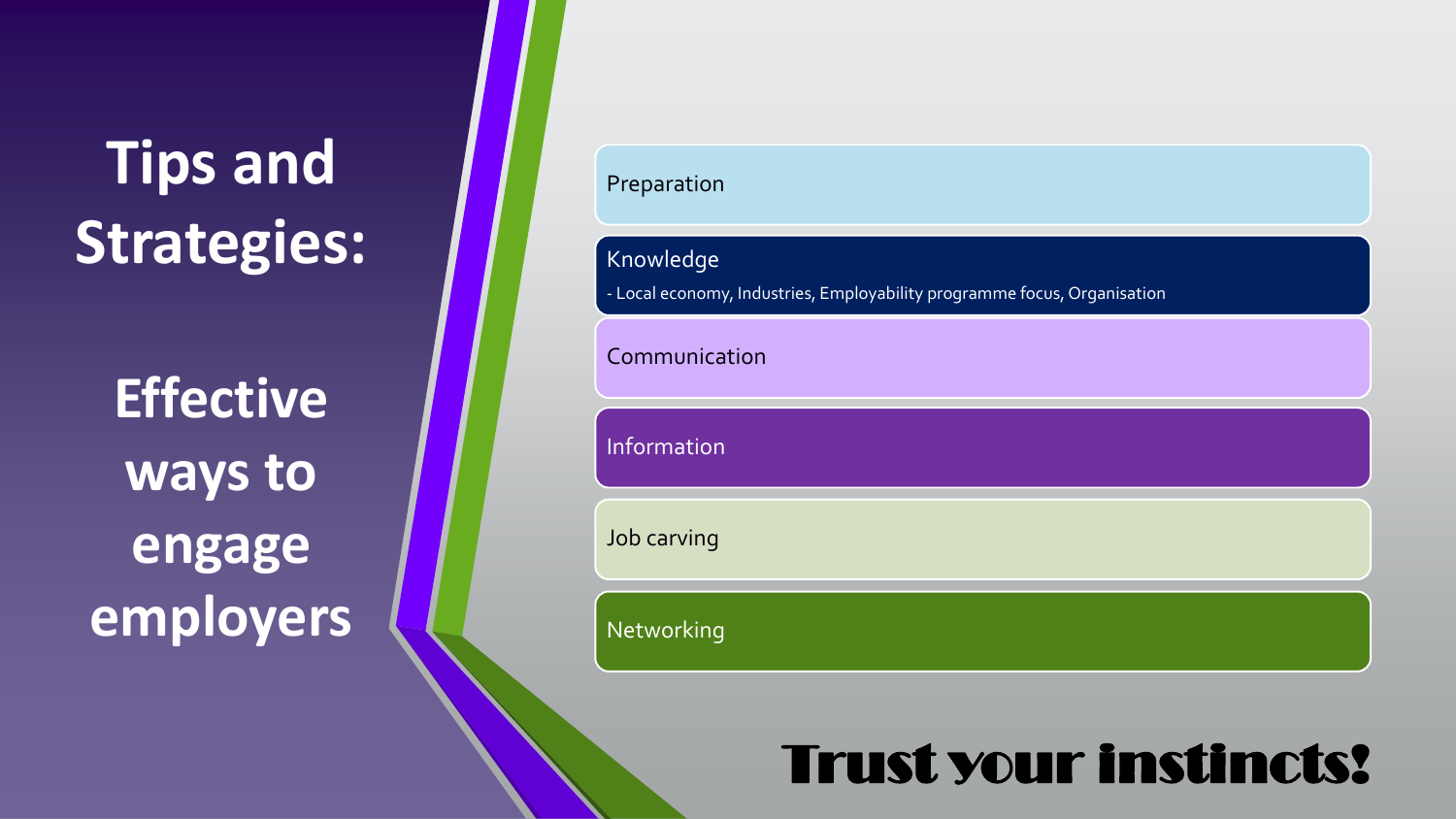**Tips and strategies Keeping people at different levels engaged** 

Tailored offers – remember all employers cannot offer the same

Share successes

Positive marketing

Transforming the culture

Offer awareness training to teams across the business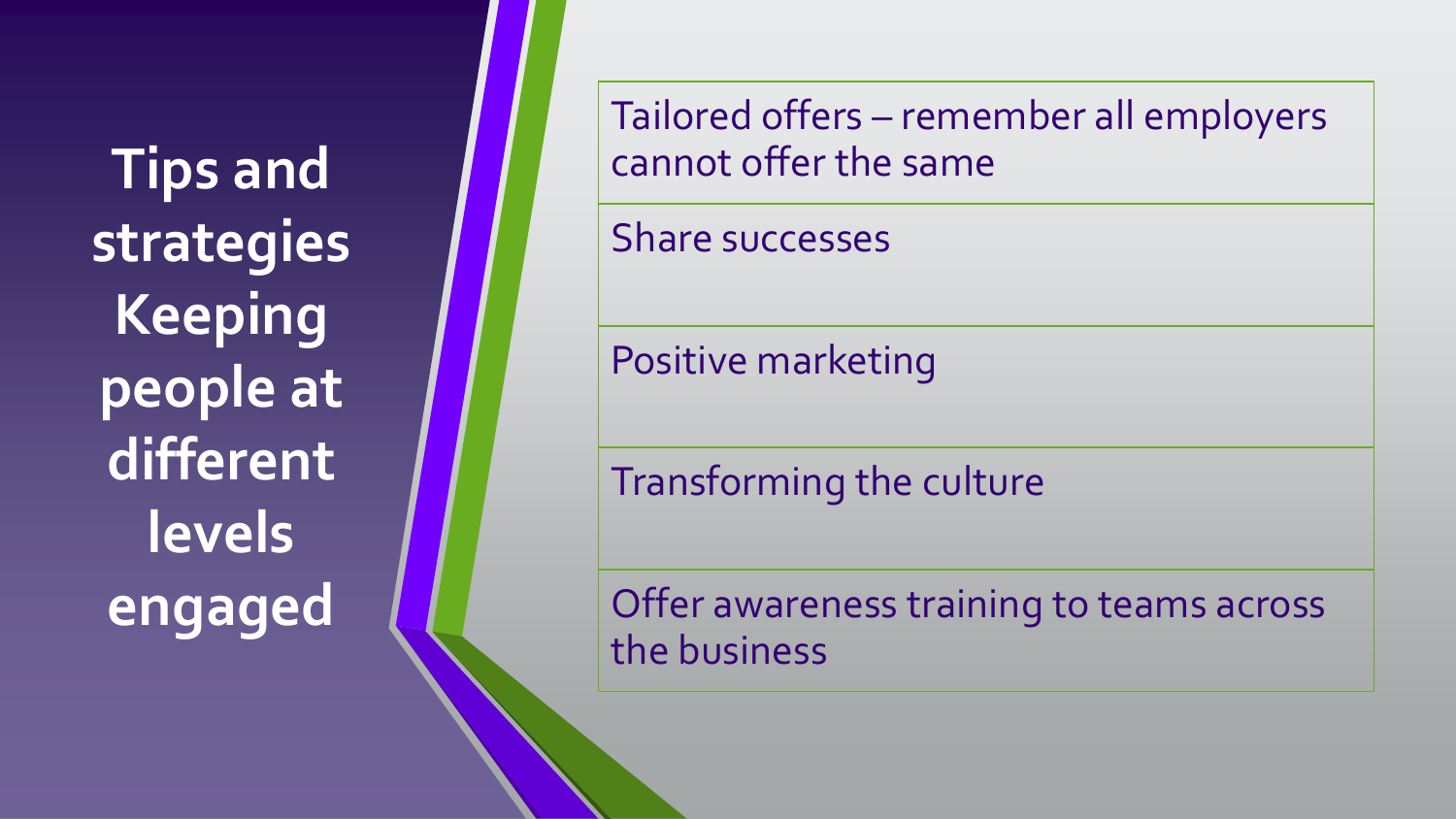**Tips and strategies From engagement to building relationships with employers** 

Set clear goals and objectives to keep focus

Clear communication between all parties

Supporting the employer to make successful connections with the young person and staff working alongside

Equality and inclusion

Be transparent and consistent

Always share Vocational Profiles of the young people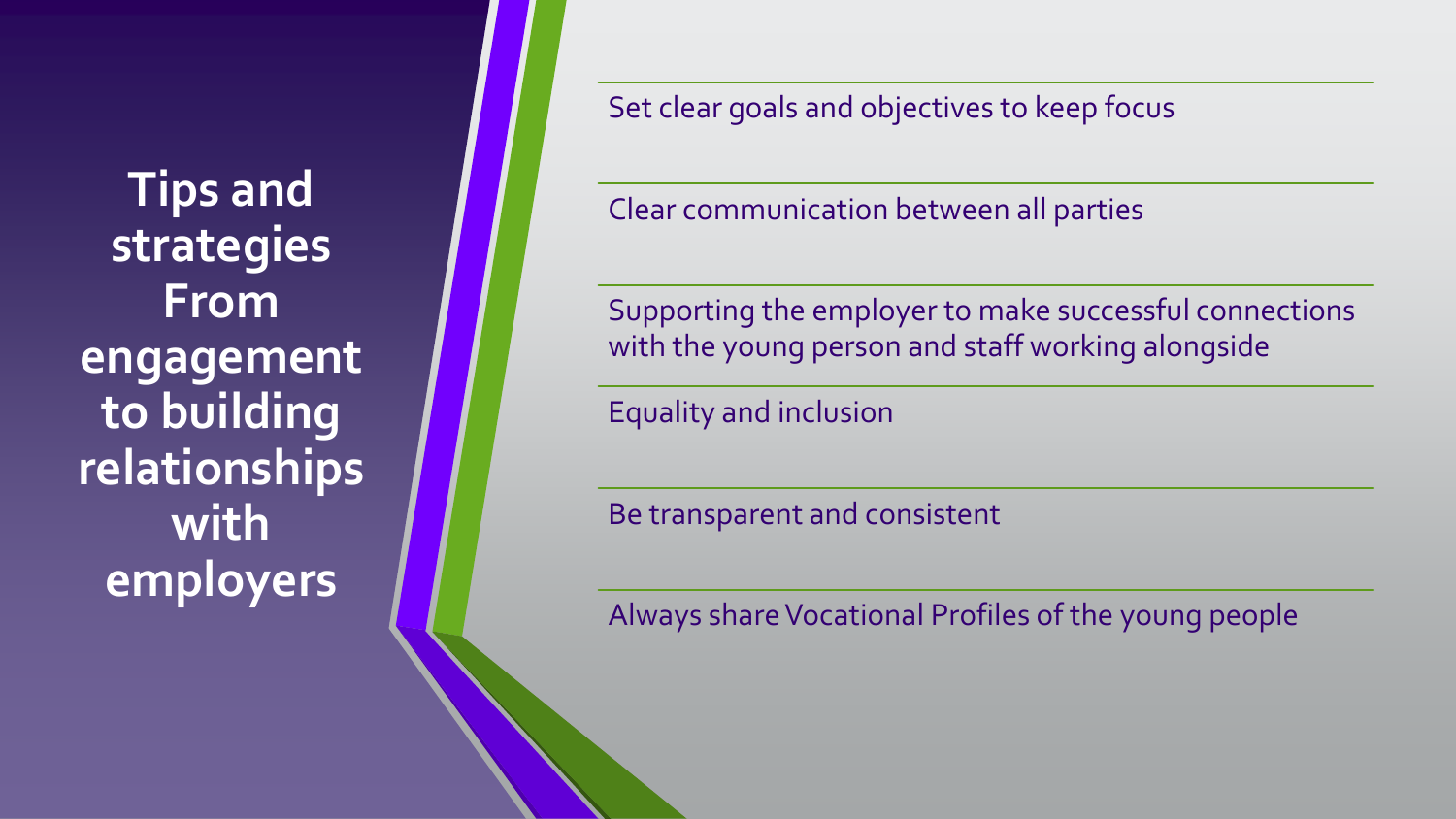**Tips and strategies Keeping up momentum**

#### NETWORKING!!

Consistent and open communication

Maintain contact every so often

Cultivate the relationship

Regularly review the progress

Feedback and follow up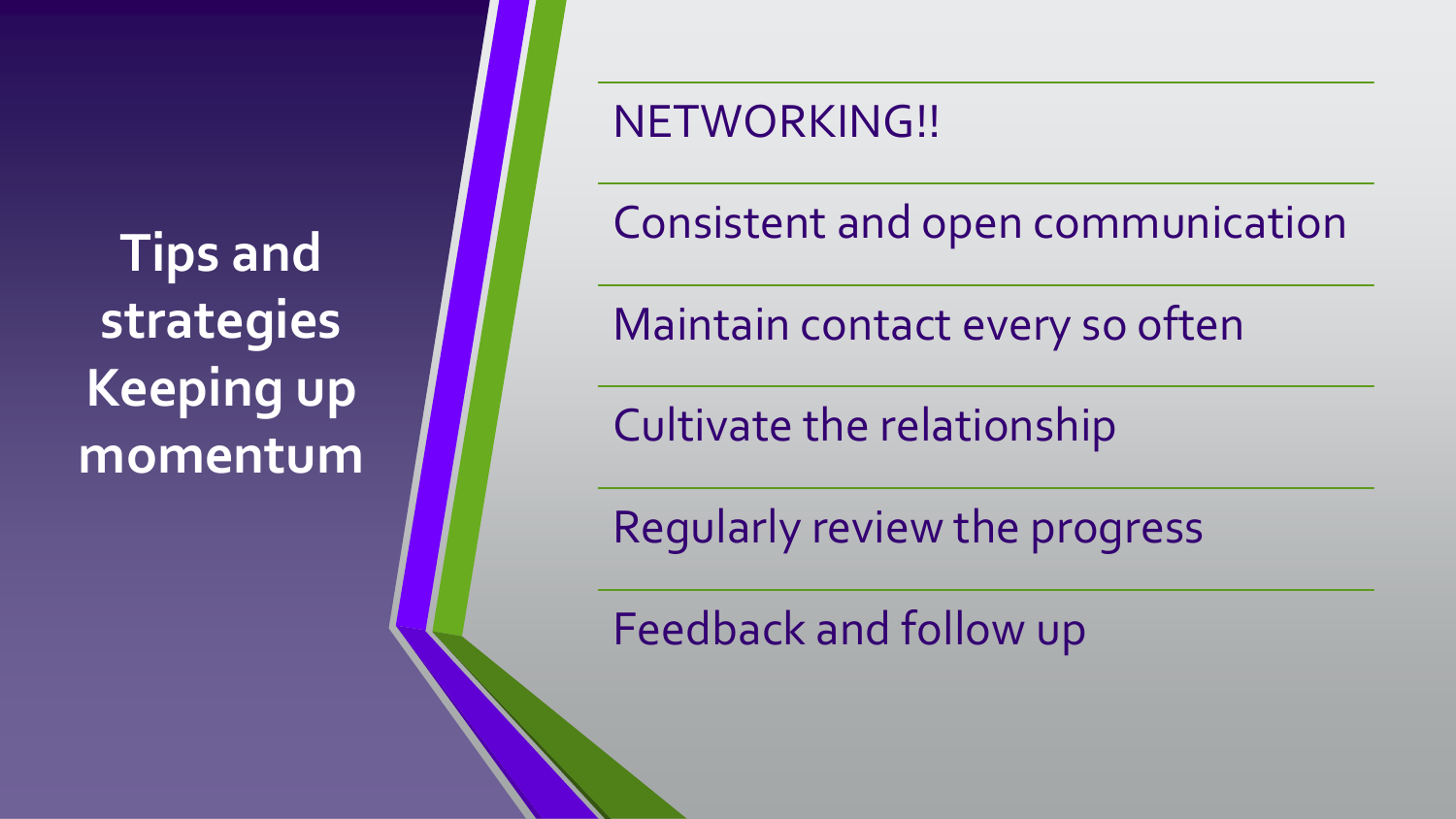### **Benefits of setting up an Employment Forum**

All multi-disciplinary practitioners are in one place, modern and operative

SEND Leads, YOT, Children in Care, Care Leavers, Employers, DWP, Employment Hub, Career Leads from across the district, CAMHS, CCG, SENCo's and more

Opportunities are reaching all groups of young people

Peer networking

Springboard for young people to achieve their aspirations through specialist support